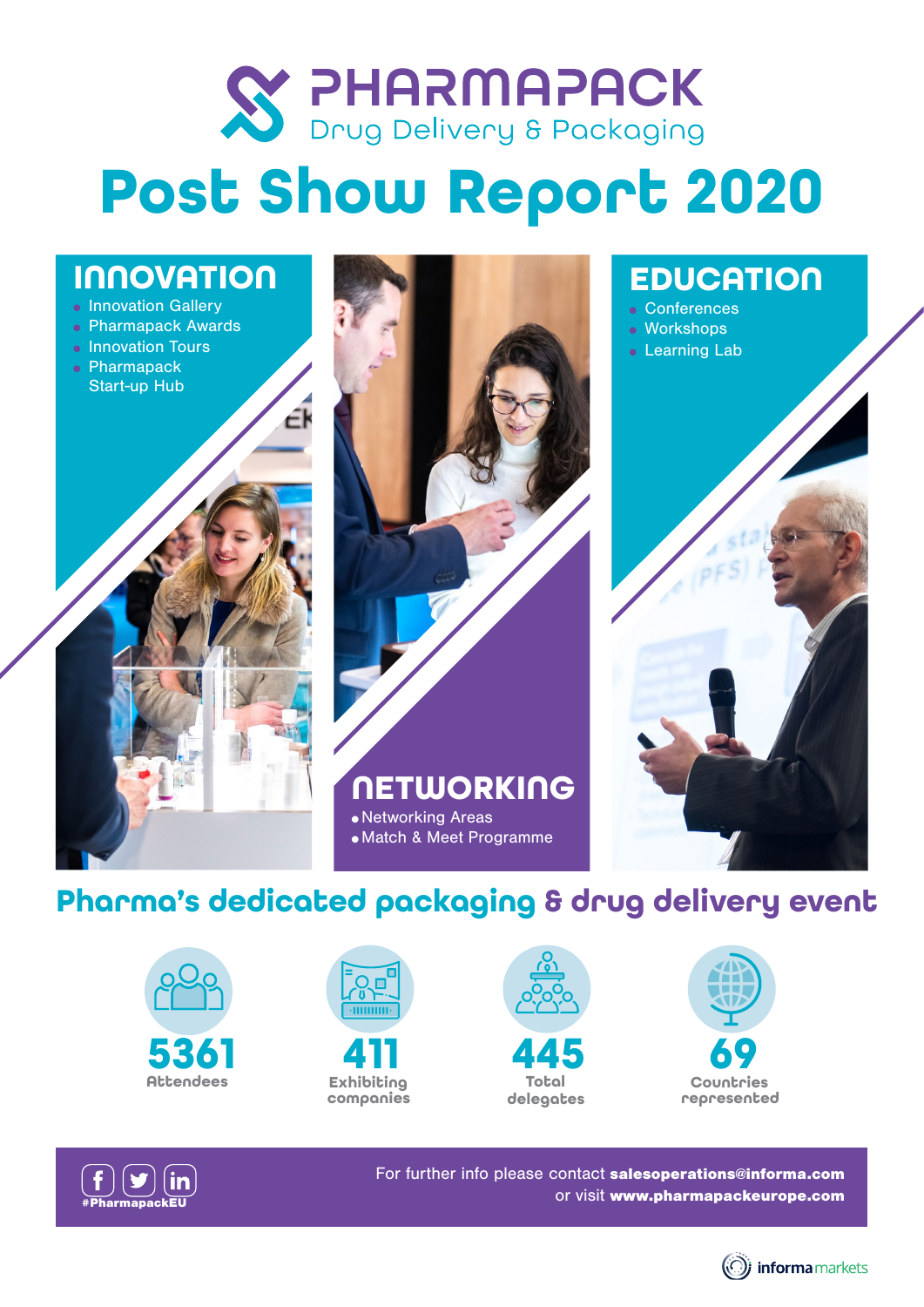# **2020 VISITOR STATISTICS**

## **Top 5 visitor job titles**

- **1** C-Suite Executives **21% 2** Manager with staff **19% 3** Manager without staff **17% 4** Non-Management **11%**
- **5** Consultant **5%**

**"Pharmapack has gained a great worldwide reputation during the years. This is the place to be if you are looking for new partners or want to develop new collaborations."** 

Project Manager, BD Medical – Pharmaceutical Systems









#### KEY OBJECTIVES FOR VISITING

Find new partners for future collaboration

Collect market information

Network with industry peers

# **Top 5 visiting countries**

**1** Italy **4%** Switzerland **3%**  France **39%**  Germany **8%**  United Kingdom **5%** 



in

#PharmapackEU

 $|\bm{y}|$ 

### **Visitors include:**

- Bayer Pharma
- Boehringer Ingelheim
- Johnson & Johnson
- MERCK
- Novartis
- Pfizer
- ROCHE
- Sanofi-Aventis

For further info please contact salesoperations@informa.com or visit www.pharmapackeurope.com